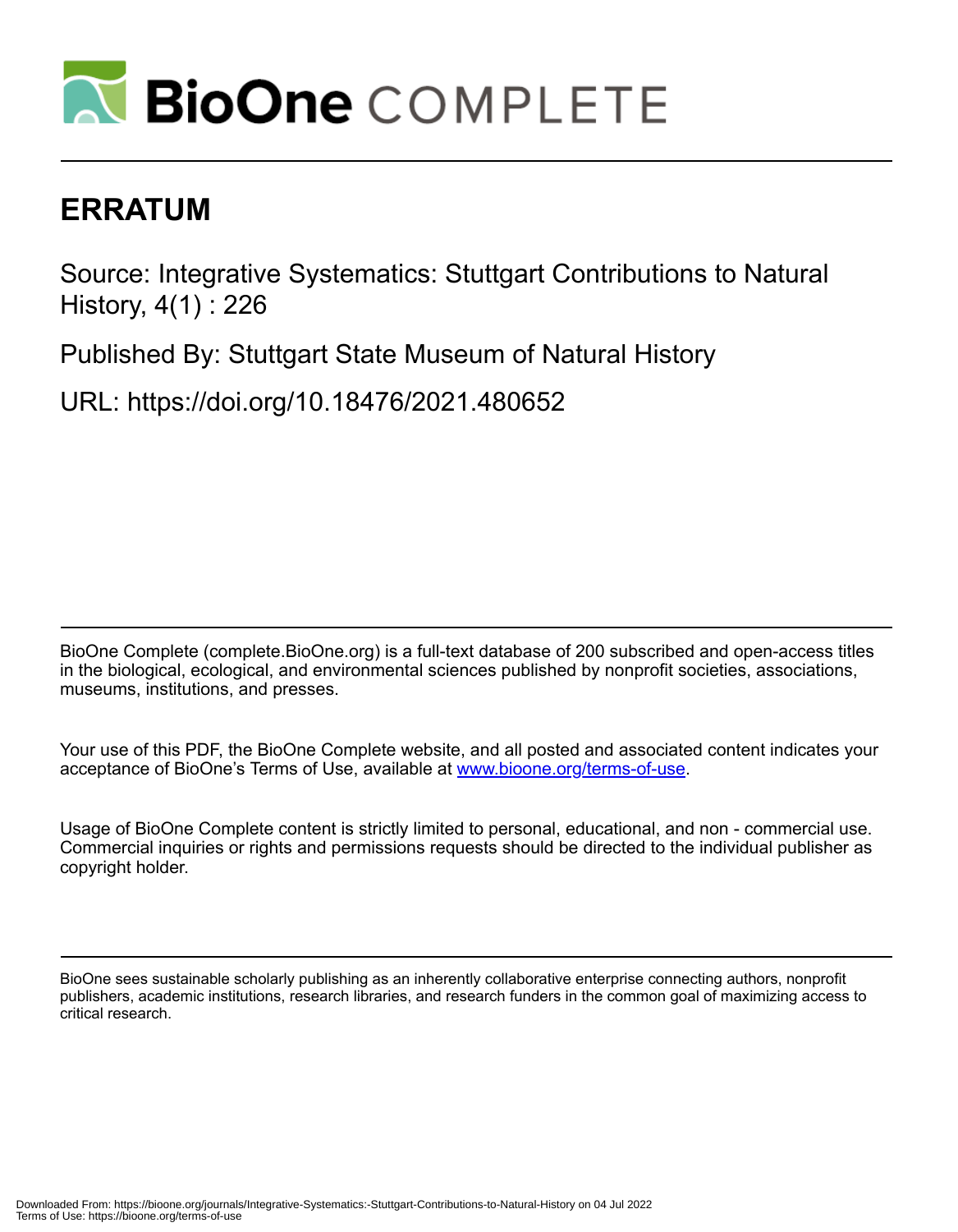### OBITUARY

# In Memoriam: Dr. Roland Grimm (1948–2021)

Wolfgang Schawaller & Arnold H. Staniczek

Roland Grimm (Fig. 1) was born on 24 March 1948 in Ellwangen (Jagst), a Swabian town in the eastern part of Baden-Württemberg. Already as a child, he developed a strong interest in insects and started to collect butterflies at the age of 14. He finished high school in Ellwangen in 1968 and then carried out his military service until 1969.

Following his interests in natural history, he studied biology at Eberhard-Karls-University in Tübingen from 1970 on, with a focus on zoology and entomology. He dedicated his diploma thesis to mayflies, therein describing the modified internal reproductive organs of Leptophlebiidae, which possess immotile spermatozoa and a derived sperm pump. He accomplished his doctoral thesis in 1983 at the Zoological Institute of Tübingen University under the supervision of Dr. Gerhard Mickoleit. In this important contribution to the phylogeny of mayflies, he compared the abdominal musculature across different families of Ephemeroptera. He subsequently contributed to the faunistics of mayflies in Baden-Württemberg throughout the 1980s. He did not continue to work on mayflies after that, but he is still highly regarded among ephemeropterists for his substantial contributions to the field.

During his early scientific career, ROLAND had also become interested in darkling beetles, the group for which he would soon become renowned as an eminent taxonomist, with focus on the Palearctic and Oriental regions. His first contribution on Tenebrionidae, a treatise on the darkling beetles of the Greek island Santorini, was published in 1981 in this very journal (Stuttgarter Beiträge zur Naturkunde, Serie A).

From March 1984 to February 1986, ROLAND held a position as scientific trainee at the State Museum of Natural History in Stuttgart. During this time, in March 1985, he visited together with WOLFGANG SCHAWALLER the Hungarian Natural History Museum in Budapest, where ZOLTÁN KASZAB, who was the museum's director and a leading world specialist on Tenebrionidae, taught them the first steps in tenebrionid taxonomy.

But ROLAND's professional career took a turn towards freshwater biology. From 1986 to 1990 he worked as a freelancer providing ecological assessments, followed in 1990–1991 by a position at the Institute of Hydraulic Engineering in Karlsruhe. From 1991 to 1995 he contributed

Fig. 1. A photograph of Dr. ROLAND GRIMM (1948–2021) from his personal archives (author unknown).

his expertise to the Fisheries Research Centre in Langenargen. Finally, from 1995 until his retirement in 2013 he was education and conservation officer at the Baden-Württemberg State Fisheries Association, from 2005 as office head.

Roland's ultimate passion, however, was for darkling beetles. His first collecting trips led him to Mediterranean countries like southern Italy, Spain, Greece, Turkey, the Canary Islands, Madeira and the adjacent Porto Santo, Malta and the adjacent Gozo, and Cyprus. Subsequently, he visited the Saharan regions of Morocco, Algeria, Niger and Mali, as well as Gambia and Kenya. In recent years he focused his collecting activities in South East Asia and travelled several times to northern Thailand and Borneo (Sabah and Sarawak). Although he usually preferred to plan and carry out fieldwork alone, the three joint collecting trips with Wolfgang Schawaller in SE Asia (Thailand, Sabah, Sarawak) were enjoyable and very successful.

© Staatliches Museum für Naturkunde Stuttgart

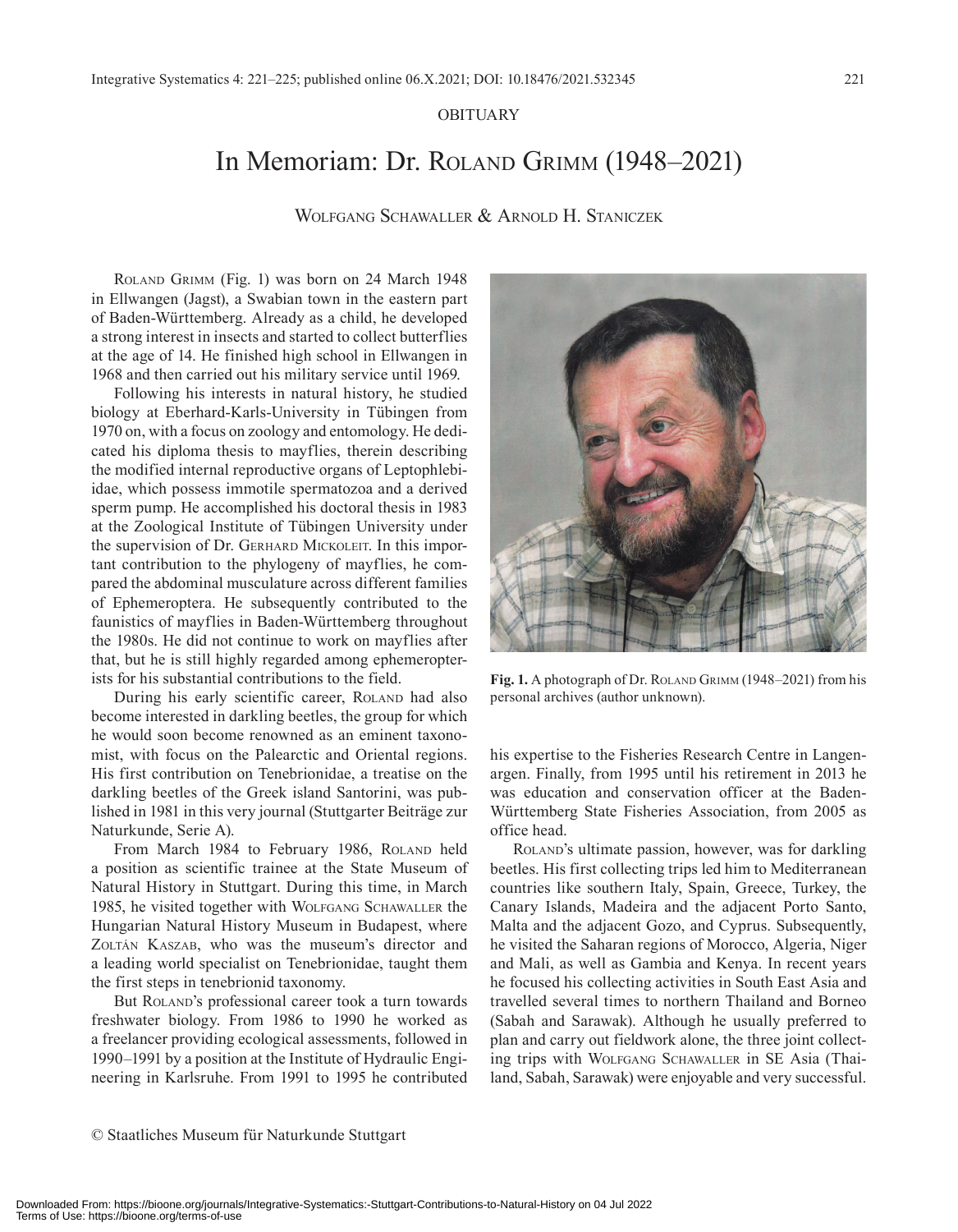When in the field, ROLAND also enjoyed hunting for good restaurants that served various seafood dishes.

Roland was a successful collector. He focused his collection on Tenebrionidae and collected only a few beetles from other families, mainly as exchange specimens for other coleopterists or as gifts for friends. On his collecting trips he would explore the area for suitable habitats during the day, often by car, particularly looking for old trees and forest remnants. He would turn stones, sift rotten wood and inspect barks and fungi, often also collecting by fogging with mosquito spray. At night he would usually set up a light trap or would walk in the dark with a torch to check the desert floor or trees in forests, parks or along roads.

Grimm's collection of Tenebrionidae is one of the largest private collections of this family and is stored in about 260 large drawers. It was not only expanded through his own collecting trips, but also through specimens obtained from colleagues who allowed him to keep duplicates in exchange for his thorough identifications of their material. ROLAND's beetle collection contains a large number of type specimens from his various publications. It is now deposited in the State Museum of Natural History in Stuttgart according to his wish. Also stored here is his aquatic collection, with about 30,000 specimens that mainly represent the local mayfly fauna of Baden-Württemberg.

Roland regularly visited the museum in Stuttgart for comparative studies with specimens in his collection, for literature searches in the library, and for discussions with Wolfgang Schawaller about taxonomic problems, doubtful taxa, or joint projects. He was also a regular visitor in Munich (H. J. Bremer collection) and Basel (H. Gebien collection). During the annual German meetings of coleopterists in Beutelsbach ("Deutsches Koleopterologentreffen") and Munich ("Bayerischer Entomologentag"), he would receive numerous tenebrionid specimens for identification, on loan or as gifts, from museums as well as from amateur coleopterists.

Although he was a somewhat reserved person, ROLAND was fully integrated and respected in the international team of tenebrionid workers because of his high taxonomic expertise. He cooperated with all of them and was even visited at his home by ROLF AALBU from Sacramento (USA) and KIYOSHI ANDO from Osaka (Japan). He also participated in all of the International Tenebrionoidea Meetings: Munich (2002), Lyon (2005), Phoenix (2013), Mendoza (2015) and Prague (2018). He only missed the last meeting in 2021, which was held as a video conference due to COVID-19 restrictions. ROLAND usually travelled with Wolfgang Schawaller to these meetings. In connection with the meetings in Phoenix, Arizona and Mendoza, Argentina, the two of them privately organised some additional fieldwork with American colleagues ROLF Aalbu, Gustavo Flores, Warren Steiner and others in California, Utah and Arizona as well as in Argentina and Chile. These trips and the interesting habitats of the New World deserts and Andes mountains were an unforgettable experience for both ROLAND and WOLFGANG.

It was most unfortunate to see the rapid progress of Parkinson's disease, which severely affected ROLAND in the last few years and which prevented him from travelling and studying and dissecting beetles. He passed away on September 11, 2021 in his home in Neuenbürg.

#### **Acknowledgements**

THIJLBERT STRUBELT (Neuenbürg) provided valuable information on ROLAND's life; MARTIN LILLIG (Saarbrücken) kindly corrected and completed the list of publications.

#### **List of publications**

- Grimm, R. (1975): Zum Vorkommen von *Carabus catenatus* Panz. (Coleoptera, Carabidae) in Württemberg. – Jahreshefte der Gesellschaft für Naturkunde in Württemberg **130**: 383–384.
- Grimm, R. (1977): Die Sperma-Pumpe der Eintagsfliegen-Art *Habrophlebia lauta* (Ephemeroptera, Leptophlebiidae). – Entomologica Germanica **3**: 337–343.
- Grimm, R. (1980): *Baetis digitatus* Bengtsson, eine für Deutschland neue Eintagsfliegenart, mit weiteren Angaben zur Verbreitung einiger Arten der Familie Baetidae in Baden-Württemberg (Ephemeroptera, Baetidae). – Nachrichtenblatt der Bayerischen Entomologen **29**: 118–125.
- Grimm, R. (1981): Die Fauna der Ägäis-Insel Santorin. Teil 2. Tenebrionidae (Coleoptera). – Stuttgarter Beiträge zur Naturkunde, Serie A (Biologie) **348**: 1–14.
- Grimm, R. (1982): Zur Flora und Fauna im Großen Lautertal bei den Riedwiesen. Die Eintagsfliegen. In: Münsingen. Geschichte, Landschaft, Kultur. Festschrift zum Jubiläum des Württembergischen Landeseinigungsvertrages von 1482, pp. 778–783; Sigmaringen (Thorbecke).
- Grimm, R. (1982): Schwarzkäfer und andere Insekten. In: DITTRICH, P. (ed.): Biologie der Sahara, pp. 104–130; Frankfurt (Chimaira).
- Grimm, R. (1983): Schwarzkäfer und andere Insekten. In: DITTRICH, P. (ed): Biologie der Sahara, 2. Erweiterte Auflage, pp. 107–141; Frankfurt (Chimaira).
- Grimm, R. (1985a): Zur Kenntnis der Tenebrioniden aus Süditalien (Insecta: Coleoptera). – Stuttgarter Beiträge zur Naturkunde, Serie A (Biologie) **379**: 1–32.
- Grimm, R. (1985b): Vergleichend-anatomische Untersuchung der abdominalen Muskulatur und der Gonoducte männlicher Ephemeroptera-Imagines (Insecta). – Stuttgarter Beiträge zur Naturkunde, Serie A (Biologie) **384**: 1–59.
- Grimm, R. & Hellmann, V. (1985): Über *Cybopiestes csikii* Reitter 1917 (Coleoptera: Tenebrionidae). – Entomologische Zeitschrift **95**: 299–301.
- Grimm, R. (1986a): Tenebrionidae vom Maltesischen Archipel (Insecta: Coleoptera). – Stuttgarter Beiträge zur Naturkunde, Serie A (Biologie) **392**: 1–17.
- Grimm, R. (1986b): Tenebrionidae aus Niger und Mali (Insecta, Coleoptera). – Mitteilungen der Münchner Entomologischen Gesellschaft **76**: 71–78.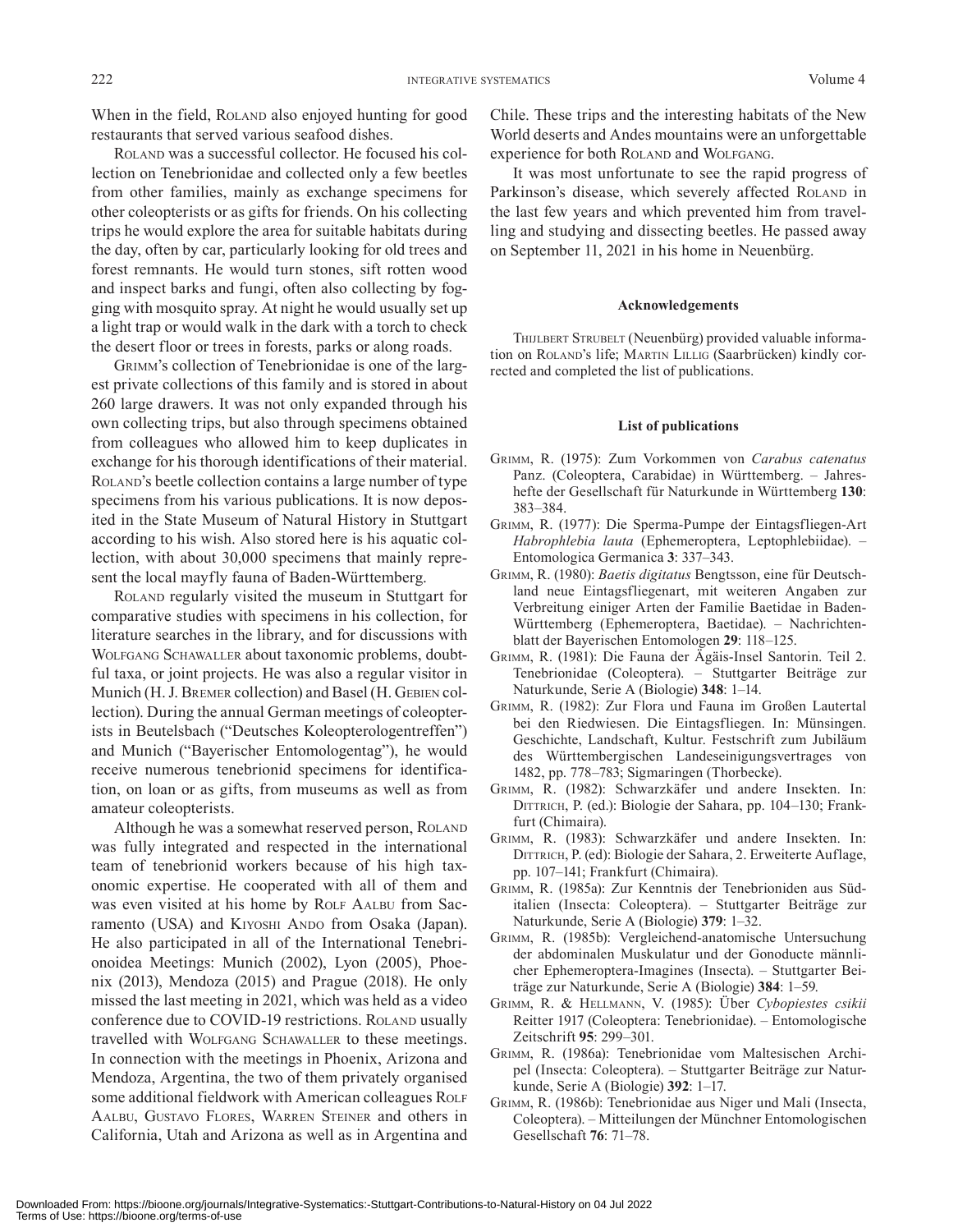- Grimm, R. (1986c): Eintagsfliegen aus Baden-Württemberg (Insecta, Ephemeroptera: Siphlonuridae + Caenidae). – Jahreshefte der Gesellschaft für Naturkunde in Württemberg **141**: 201–206.
- Grimm, R. (1987a): *Pachychila denticollis* sp. n. aus Südspanien (Coleoptera, Tenebrionidae). – Nachrichtenblatt der Bayerischen Entomologen **36**: 21–24.
- Grimm, R. (1987b): Beitrag zur Kenntnis der Eintagsfliegenfauna der Iller (Ephemeroptera). – Nachrichtenblatt der Bayerischen Entomologen **36**: 95–102.
- Grimm, R. (1988a): Zur Eintagsfliegenfauna der Donauzuflüsse Rot und Rauglen (Baden-Württemberg) (Insecta, Ephemeroptera). – Nachrichtenblatt der Bayerischen Entomologen **37**: 73–83.
- Grimm, R. (1988b): Die männliche Imago von *Baetis vardarensis* Ikonomov 1962 (Ephemeroptera: Baetidae). – Entomologische Zeitschrift **98**: 325–328.
- Grimm, R. (1989): Eintagsfliegen vom Neckar bei Rottenburg a. N. (Insecta, Ephemeroptera). – Jahreshefte der Gesellschaft für Naturkunde in Württemberg **144**: 241–246.
- Grimm, R. (1991a): Eine neue Art der Gattung *Corinta* Koch von der ostafrikanischen Küste (Coleoptera: Tenebrionidae). – Entomologische Zeitschrift **101**: 226–229.
- Grimm, R. (1991b): Tenebrioniden von der Insel Zypern (Insecta: Coleoptera). – Biocosme Mésogéen **8**: 15–49.
- Schawaller, W. & Grimm, R. (1992): 83. Familie: Tenebrionidae. Ergänzungen und Berichtigungen. – In LOHSE, G. A.  $&$  Lucht, W. H. (eds.): Die Käfer Mitteleuropas, Suppl. 2, pp. 196–199; Krefeld (Goecke & Evers).
- Grimm, R. (1993): Fische und Fischerei im Oberrhein. Berichte zur Fischereiforschung **3**, 66 pp.; Staatliche Lehr- und Versuchsanstalt Aulendorf (Fischereiforschungsstelle).
- Hoffmann, R., Berg, R., Blank, S., Dehus, P., Grimm, R. & Rösch, R. (1995): Fische in Baden-Württemberg – Gefährdung und Schutz, 92 pp.; Stuttgart (Ministerium für Ländlichen Raum, Ernährung und Forsten Baden-Württemberg).
- Schawaller, W. & Grimm, R. (1995): *Neatus picipes* in der Paläarktis – eine Artengruppe (Coleoptera: Tenebrionidae). – Annales Historico-Naturales Musei Nationalis Hungarici **87**: 67–73.
- Grimm, R. (1995): Beitrag zur Kenntnis der Schwarzkäferfauna der Kanarischen Inseln. (Coleoptera, Tenebrionidae). – Mitteilungen der Münchner Entomologischen Gesellschaft **85**: 33–50.
- Grimm, R. (2000): Die Gattung *Eurycaulus* Fairmaire, 1868, in Algerien und Tunesien (Coleoptera: Tenebrionidae). – Entomologische Zeitschrift **110**: 89–91.
- Grimm, R. & Lillig, M. (2000): *Erodius graniventris* in der westlichen Sahara: eine Artengruppe (Coleoptera, Tenebrionidae). – Bulletin de la Société Entomologique de France **105**: 31–35.
- Grimm, R. & Schawaller, W. (2000): The genus *Colpotus* Mulsant & Rey (Coleoptera: Tenebrionidae) in the Eastern Mediterranean Region, with descriptions of two new species. – Stuttgarter Beiträge zur Naturkunde, Serie A (Biologie) **615**: 1–15.
- Grimm, R. (2001a): Faunistik und Taxonomie einiger Arten der Gattung *Tribolium* Macleay, 1825, mit Beschreibung von drei neuen Arten aus Afrika (Coleoptera, Tenebrionidae). – Entomofauna **22**: 393–404.
- Grimm, R. (2001b): Zur Taxonomie von *Eurycaulus* Fairmaire, 1869, Subgenus *Ammotrypes* Fairmaire, 1879, stat. n. (*Scleronimon* Reitter, 1904, syn. n. (Col. Tenebrionidae). – Nachrichtenblatt der Bayerischen Entomologen **50**: 88–90.
- Grimm, R. (2002): Tenebrionidae von Gambia (Insecta, Coleoptera). – Entomofauna **23**: 353–380.
- Grimm, R. (2003): Die Arten der Gattung *Palorinus* Blair, mit Beschreibungen von vier neuen Arten (Coleoptera: Tenebrionidae). – Stuttgarter Beiträge zur Naturkunde, Serie A (Biologie) **646**: 1–9.
- Grimm, R. (2004a): Die Arten der Gattung *Ulomina* Baudi di Selve, mit Beschreibungen von drei neuen Arten aus Laos und Thailand (Coleoptera: Tenebrionidae). – Stuttgarter Beiträge zur Naturkunde, Serie A (Biologie) **664**: 1–10.
- Grimm, R. (2004b): Neue Arten der Gattungen *Palorinus* Blair, 1930 und *Paloropsis* Masumoto et Grimm, 2004 aus Indien und Thailand (Coleoptera, Tenebrionidae, Palorinae). – Entomologica Basiliensia **26**: 293–298.
- Masumoto, K. & Grimm, R. (2004): A New Genus and a species of the Palorinae (Coleopter: Tenebrionidae) from Japan. – Entomological Review of Japan **59**: 127–130.
- Grimm, R. (2005): Taxonomic and faunistic notes on the genus *Eurycaulus*, with descriptions of two new species from the Arabian Peninsula (Coleoptera: Tenebrionidae). – Stuttgarter Beiträge zur Naturkunde, Serie A (Biologie) **672**: 1–11.
- Aistleitner, E. & Grimm, R. (2007): Fragmenta entomofaunistica X. Schwarzkäfer vom Madeira-Archipel und von den Kanarischen Inseln (Coleoptera: Tenebrionidae). – Nachrichtenblatt der Bayerischen Entomologen **56**: 98–101.
- Grimm, R. (2008a): A new species of *Tribolium* Macleay from Namibia. – Stuttgarter Beiträge zur Naturkunde A, Neue Serie **1**: 371–374.
- Grimm, R. (2008b): *Guanobius borneensis* n. gen., n. sp. from Borneo (Coleoptera: Tenebrionidae: Alphitobiini) – Stuttgarter Beiträge zur Naturkunde A, Neue Serie **1**: 375–379.
- Grimm, R. (2008c): *Postandrosus* Kulzer, 1951 sexual dimorphism in *P. ater* Kulzer, 1952 and new faunistic data (Coleoptera: Tenebrionidae, Stenochiinae, Cnodalonini). – Entomologische Zeitschrift **118**: 117–118.
- Grimm, R. (2009a): A new species of *Postandrosus* Kulzer, 1951 and new records of *P. maculipennis* Kulzer, 1951 from Sarawak (Malaysia, Borneo) (Coleoptera: Tenebrionidae, Stenochiinae, Cnodalonini). – Mitteilungen der Münchner Entomologischen Gesellschaft **99**: 17–20.
- Grimm, R. (2009b): Two new species of the genus *Bradymerus* Perroud, 1864 (Coleoptera: Tenebrionidae) from Borneo. – Caucasian Entomological Bulletin **5**: 235–236, pl. 7, figs. 1–2.
- Grimm, R. (2009c): *Peltonotus nasutus* Arrow, 1910, und *Phaenochrous*-Arten als Bestäuber von *Amorphophallus paenoiifolius* (Araceae) in Thailand (Coleoptera: Scarabaeidae). – Entomologische Zeitschrift **119**: 167–168.
- Grimm, R. (2010): New and little known species of Tenebrionidae (Coleoptera) from Borneo. – Stuttgarter Beiträge zur Naturkunde A, Neue Serie **3**: 257–267.
- Grimm, R. (2011a): New and little known species of Tenebrionidae (Coleoptera) from Borneo (2). – Stuttgarter Beiträge zur Naturkunde A, Neue Serie **4**: 249–257.
- Grimm, R. (2011b): Two new species of the genus *Triplehornia* Matthews & Lawrence from Borneo and the Philippines (Coleoptera: Tenebrionidae). – Stuttgarter Beiträge zur Naturkunde A, Neue Serie **4**: 259–261.
- Grimm, R. (2011c): Five new species and new records of *Malayaplamius* Masumoto, 1986 (Coleoptera: Tenebrionidae: Cnodalonini). – Annales Zoologici **61**: 229–235.
- Grimm, R. (2011d): A new species of *Palorinus* (Blair, 1930) from Nilgiri Hills in southern India. – Mitteilungen der Münchner Entomologischen Gesellschaft **101**: 69–71.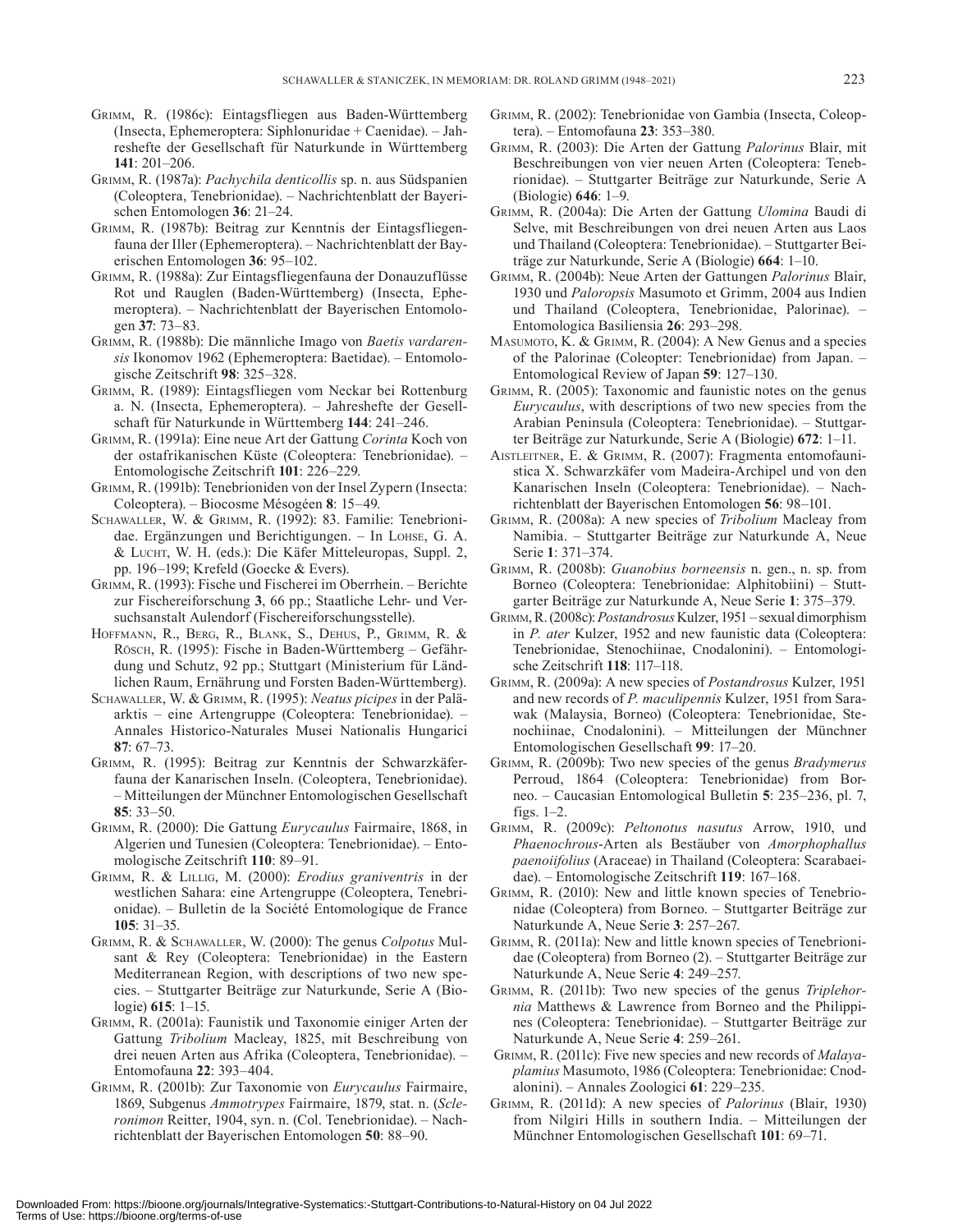- Grimm, R. (2012a): A new species and new records of *Amarygmus* Dalman from North Maluku (Coleoptera: Tenebrionidae). – Stuttgarter Beiträge zur Naturkunde A, Neue Serie **5**: 239–241.
- Grimm, R. (2012b): A new species of *Ammobius* Guérin-Méneville, 1844 from Oman (Coleoptera: Tenebrionidae: Opatrini). – Mitteilungen der Münchner Entomologischen Gesellschaft **102**: 37–39.
- Grimm, R. (2013a): New and little known species of Tenebrionidae (Coleoptera) from Borneo (3). – Stuttgarter Beiträge zur Naturkunde A, Neue Serie **6**: 175–181.
- Grimm, R. (2013b): A new species of *Sclerum* Dejean, 1834 from the United Arab Emirates and Oman (Coleoptera: Tenebrionidae: Opatrini). – Mitteilungen der Münchner Entomologischen Gesellschaft **103**: 81–84.
- Grimm, R. (2013c): The genus *Cryphaeus* Klug, 1833 in Australia, with description of a new species (Coleoptera: Tenebrionidae: Toxicini). – Australian Entomologist **49**: 243–247.
- Grimm, R. (2014a): New and little known species of Tenebrionidae (Coleoptera) from Borneo (4). – Stuttgarter Beiträge zur Naturkunde A, Neue Serie **7**: 183–197.
- Grimm, R. (2014b): The genus *Neopachypterus* Bouchard, Löbl & Merkl in Thailand, with descriptions of five new species (Coleoptera: Tenebrionidae: Opatrini). – Mitteilungen der Münchner entomologischen Gesellschaft **104**: 85–92.
- Schawaller, W. & Grimm, R. (2014): The genus *Alphitobius* Stephens (Coleoptera, Tenebrionidae, Alphitobiini) in Africa and adjacent islands. – ZooKeys **415**: 169–190.
- Grimm, R. (2015a): Four new species of the genus *Sclerum* Dejean (Coleoptera: Tenebrionidae: Opatrini) from South East Asia. – Stuttgarter Beiträge zur Naturkunde A, Neue Serie **8**: 207–214.
- Grimm, R. (2015b): New and little known species of Tenebrionidae (Coleoptera) from Borneo (5). – Stuttgarter Beiträge zur Naturkunde A, Neue Serie **8**: 215–225.
- Grimm, R. (2015c): A new species of *Corticeus* Piller & Mitterpacher from Ethiopia (Coleoptera: Tenebrionidae: Diaperinae: Hypophlaeini). – Mitteilungen der Münchner entomologischen Gesellschaft **105**: 45–47.
- Grimm, R. (2015d): Tenebrionidae (Insecta: Coleoptera) from Iran. – Vernate **34**: 299–318.
- Grimm, R. (2015e): *Bradymerus triplehorni* Grimm (Coleoptera: Tenebrionidae), new species from West Malaysia. – Coleopterists Society Monographs **14**: 78–79.
- Grimm, R. (2016a): A new species of *Promethis* Pascoe from West Papua with unusual head armature (Coleoptera: Tenebrionidae: Cnodalonini). – Stuttgarter Beiträge zur Naturkunde A, Neue Serie **9**: 181–183.
- Grimm, R. (2016b): New and little known species of Tenebrionidae (Coleoptera) from Borneo (6). – Stuttgarter Beiträge zur Naturkunde A, Neue Serie **9**: 185–190.
- Grimm, R. (2016c): A new species of *Heterotarsus* Latreille from Thailand (Coleoptera: Tenebrionidae: Opatrini). – Mitteilungen der Münchner Entomologischen Gesellschaft **106**: 9–11.
- Grimm, R. (2017a): New and little known species of Tenebrionidae (Coleoptera) from Borneo (7). – Stuttgarter Beiträge zur Naturkunde A, Neue Serie **10**: 175–180.
- Grimm, R. (2017b): Two new species of *Ceropria* Laporte & Brullé from West Malaysia and Sumatra (Coleoptera: Tenebrionidae: Diaperini). – Stuttgarter Beiträge zur Naturkunde A, Neue Serie **10**: 181–183.
- Grimm, R. (2017c): New taxonomic and faunistic data on the genus *Cneocnemis* Gebien, 1914 in Laos and Thailand, with descriptions of two new species (Coleoptera: Tenebrionidae:

Ulomini). – Mitteilungen der Münchner Entomologischen Gesellschaft **107**: 19–22.

- Bremer, H. J. & Grimm, R. (2017): The species of *Gonocnemis* and *Paragonocnemis* from Borneo with notes on synonymy in the Oriental species (Coleoptera: Tenebrionidae). – Acta Entomologica Musei Nationalis Pragae **57**: 331–343.
- Grimm, R. (2018a): New and little known species of Tenebrionidae (Coleoptera) from Borneo (8). – Integrative Systematics **1**: 59–70.
- Grimm, R. (2018b): New synonyms of *Ulomoides* (*Phayllidius* syn. nov.= *dispar* (Gebien, 1921) (*Martianus platypterus* Gebien, 1927; syn. nov.) (Coleoptera: Tenebrionidae, Diaperini). – Entomologische Zeitschrift **128**: 103–104.
- Grimm, R. (2018c): *Pedinus* (*Colpotus*) *skalei* n. sp. (Insecta: Coleoptera: Pedinini) from southern Turkey. – Vernate **37**: 307–308.
- NABOZHENKO, M. V. & GRIMM, R. (2018): New and little known species of the tribe Helopini (Insecta: Coleoptera: Tenebrionidae) from Iran. – Vernate **37**: 309–315.
- Grimm, R. & Merkl, O. (2018): A new species of *Thraustocolus* Kraatz from Iran (Insecta: Coleoptera: Tentyriini). – Vernate **37**: 317–319.
- Grimm, R., Smith, A. D., Steiner, W. E. jr. & Wachtel, F. (2018): New synonymy and new combination of *Hypogena* (Coleoptera, Tenebrionidae). – Spixiana **41**: 210.
- LILLIG, M. & GRIMM, R. (2019): Discovery of the male and redescription of *Cryphaeus camerunus* Ardoin (Coleoptera: Tenebrionidae: Toxicini). – Annales Zoologici **69**: 133–136.
- NABOZHENKO, M. V. & GRIMM, R. (2019): New species and new records of darkling beetles of the tribe Helopini (Coleoptera: Tenebrionidae) from the Western Palaearctic. – Caucasian Bulletin of Entomology **15**: 107–116.
- SCHAWALLER, W. & GRIMM, R. (2019): New taxonomic and faunistic data on the genera *Cneocnemis* Gebien and *Ulomimus* Bates, with description of *Cneocnemis baehri* sp. n. (Coleoptera: Tenebrionidae: Ulomini). – Mitteilungen der Münchner Entomologischen Gesellschaft **109**: 43–50.
- Bremer, H. J. & Grimm, R. (2019): A new *Corticeus* from China (Coleoptera, Tenebrionidae, Hypophlaeini). – Mitteilungen der Münchner Entomologischen Gesellschaft **109**: 51–54.
- Grimm, R. & Schawaller, W. (2019): *Palorus ruthmuellerae* sp. n. from Zimbabwe, with distributional data of other African species of *Palorus* (Coleoptera: Tenebrionidae: Palorini). – Mitteilungen der Münchner Entomologischen Gesellschaft **109**: 55–58.
- GRIMM, R., LILLIG, M. & MIFSUD, D. (2020): An update for the Tenebrionidae (Coleoptera) of the Maltese Archipelago. – Bulletin of the Entomological Society of Malta **11**: 47–56.
- Grimm, M. & Lillig (2020a): Description of a new *Phaleria* Latreille, 1802 from Bali and a new synonym of *Phaleria atriceps* (Lewis, 1894) (Insecta: Coleoptera: Tenebrionidae: Diaperinae: Phaleriini). – Vernate **39**: 301– 305.
- Grimm, R. & Lillig, M (2020b): *Arabammobius* gen. n. *buettikeri* sp. n. from Oman (Insecta: Coleoptera: Tenebrionidae: Opatrini). – Vernate **39**: 307–312.
- Grimm, R. & Schawaller, W. (2021): Checklist for the Darkling Beetles of Borneo (Coleoptera: Tenebrionidae s.str.). – Integrative Systematics **2** (2019): 61–82.
- Grimm, R. (2021): New and little known species of Tenebrionidae (Coleoptera) from Borneo (9). – Integrative Systematics **4** (accepted).
- Grimm, R. & Lillig, M. (2022): *Hegeter* (*Hegeter*) *merkli* sp. nov. (Coleoptera: Tenebrionidae: Tentyriini) from La Gomera (Canary Islands). – Annales Zoologici **72** (1) (accepted).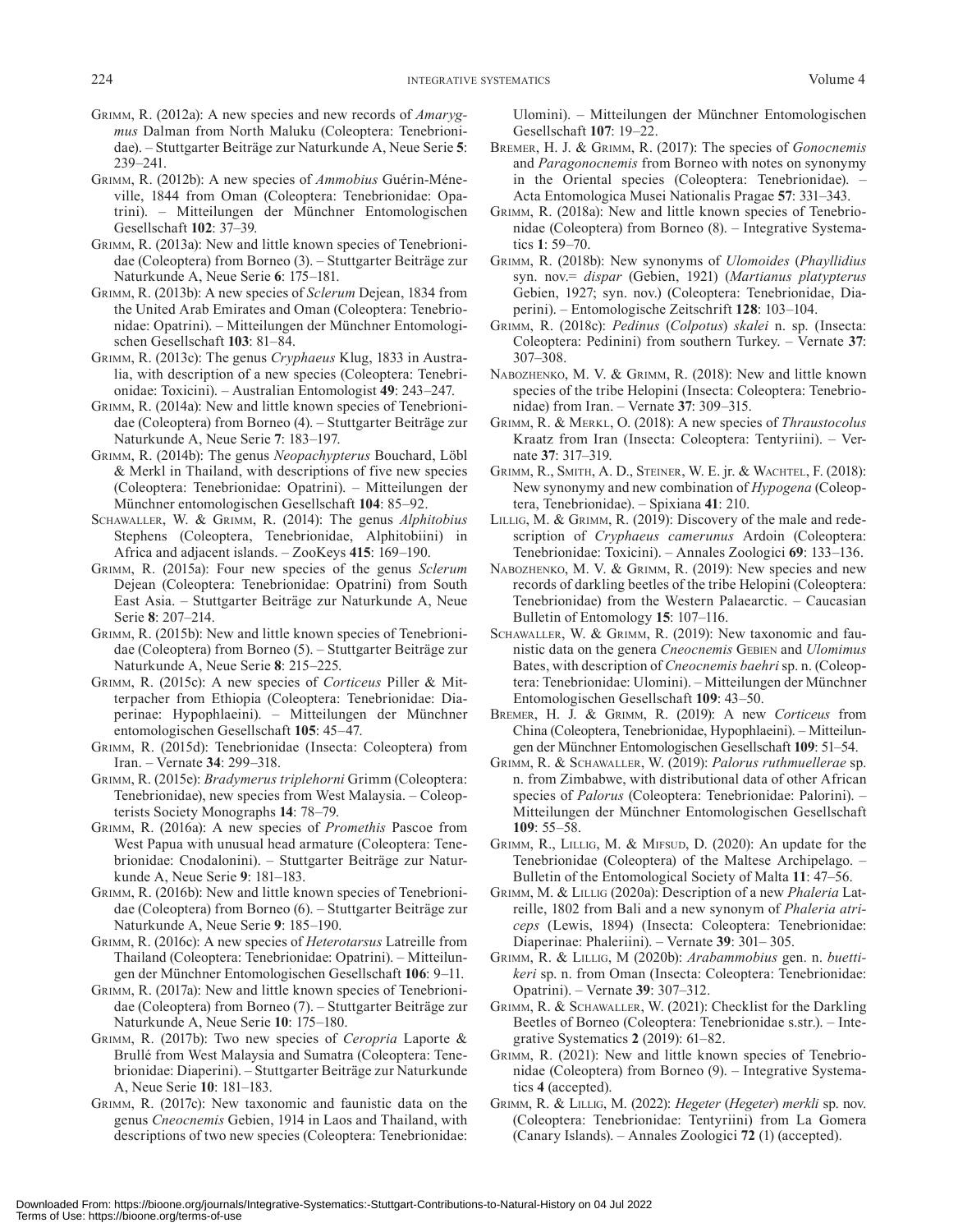Authors' address: Staatliches Museum für Naturkunde, Rosenstein 1, 70191 Stuttgart, Germany; e-mail (corresponding author): schawaller.ehrenamt@smns-bw.de

Manuscript received: 23.IX.2021; accepted: 28.IX.2021.